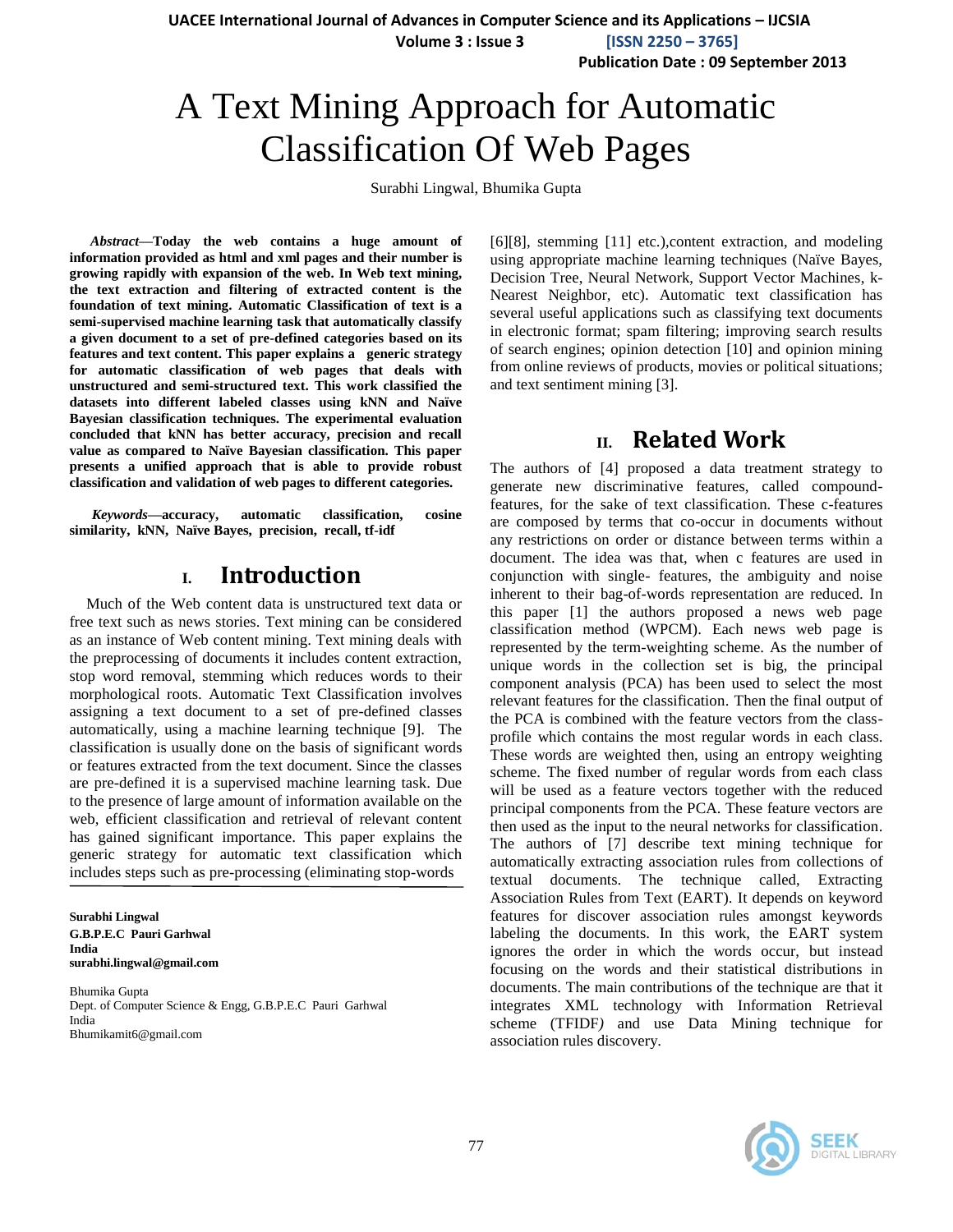# **III. Text Mining**

Text mining is the discovery of previously unknown information or concepts from text files by automatically extracting information from several written sources using computer software. Text mining on Web adoptive technique include classification, clustering, association rule and sequence analysis etc. Among them, classification is a kind of data analysis form, which can be used to gather and describe important data set. In Web text mining, the text extraction and the characteristic express of its extraction contents are the foundation of mining work, the text classification is the most important and basic mining method.

### *A. Text Preprocessing*

 The goal of text preprocessing phase is to optimize the performance of the next phase. This phase begins with the transformation process of the original unstructured documents [7]. This transformation aims to obtain the desired representation of documents in XML format. After that, the documents are filtered to eliminate the unimportant words by using a list of stop words and after word stemming. The resulting documents are processed to provide basic information about the content of each document.

*1)* **Extraction:** In extraction process, required information is extracted by checking maximum text density from the text contents from a web page. By this process, noises from the web page is removed.

*2)* **Tokenization:** Extraction is followed by tokenization of text content into tokens of words. Sometimes filtering of tokens is also required for some words.

*3)* **Stopword removal:** Stop word are the words that are evenly distributed in documents corpus are among the most frequent words in a language. Removal of such words from the index saves space and does not damage retrieval effectiveness. Stop words belongs to several word groups such as conjunctions, prepositions, adverbs etc [13].

*4)* **Stemming :** Stemming is a fundamental step in processing textual data preceding the tasks of information retrieval, text mining, and natural language processing. The common goal of stemming is to standardize words by reducing a word to its base [12].

*5)* **Select attributes and set role :** It is a preprocessing step that provide filtering of attributes like missing values and role of learning is set, based on labels of web pages.

*6)* **Tf–idf :** Term frequency-inverse document frequency, is a numerical statistic which reflects how important a word is to a document in a collection or corpus. It is often used as a weighting factor in information retrieval and text mining. A document in the vector space model is represented as a weight vector, in which each component weight is computed based on some variation of TF or TF-IDF scheme. In this method, the weight of a term  $t_i$  in document  $d_j$ is the number of times that  $t_i$  appears in document  $d_j$ , denoted by  $f_{ij}$ . Let N be the total number of documents in the system or the collection and  $df_i$  be the number of documents in which term  $t_i$  appears at least once[2]. Let  $f_{ii}$  be the raw frequency count of term  $t_i$  in document  $d_j$ . Then, the normalized term frequency (denoted by  $tf_{ij}$ ) of  $t_i$  in  $d_j$  is given by:

$$
tf_{ij} = \frac{f_{ij}}{\max\{f_{1j}, f_{2j}, \dots, f_{|V|j}\}}\tag{1}
$$

where the maximum is computed over all terms that appear in document  $d_j$ . If term  $t_i$  does not appear in  $d_j$  then  $tf_{ij} = 0$ . Recall that |V| is the vocabulary size of the collection.

The inverse document frequency (denoted by  $\text{id} f_i$ ) of term  $t_i$  is given by:

$$
i df_i = \log\left(\frac{N}{df_i}\right) \tag{2}
$$

The intuition here is that if a term appears in a large number of documents in the collection, it is probably not important or not discriminative. The final TF-IDF term weight is given by:

$$
w_{ij} = tf_{ij} \times idf_i \tag{3}
$$

### *B. Classification*

Classification of web pages is performed using two different techniques kNN and Naïve Bayes. After classification, performance of these techniques is determined by applying learning models and accuracy of the two techniques is calculated and compared.

### *1)* **K-Nearest Neighbor**

kNN is a lazy learning method in the sense that no model is learned from the training data. Learning only occurs when a test example needs to be classified [2]. When a test instance d is presented, the algorithm compares d with every training example in D to compute the similarity or distance between them. The k most similar (closest) examples in D are then selected. This set of examples is called the k nearest neighbors of d. d then takes the most frequent class among the k nearest neighbors. The key component of a kNN algorithm is the distance/similarity function, which is chosen based on applications and the nature of the data. For text documents, cosine similarity is a popular choice.

# *a)* **Algorithm kNN(D, d, k):**

- 1. Compute the distance between d and every example in D;
- 2. Choose the k examples in D that are nearest to d, denote the set by P is a subset of D;
- 3. Assign d the class that is the most frequent class in P (or the majority class).

Figure 1. The k-nearest neighbor algorithm



 $\overline{\phantom{a}}$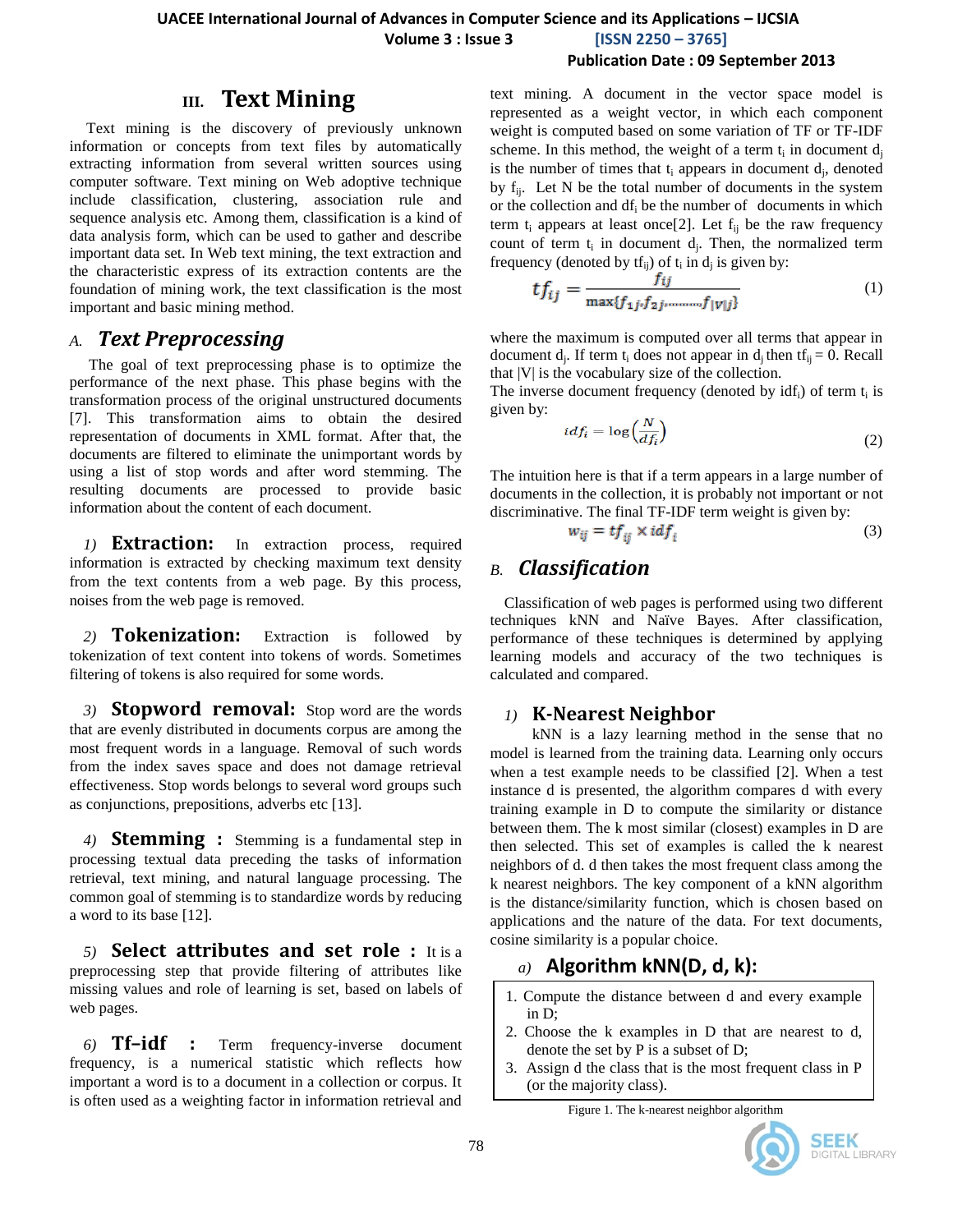### **UACEE International Journal of Advances in Computer Science and its Applications – IJCSIA Volume 3 : Issue 3 [ISSN 2250 – 3765]**

**Publication Date : 09 September 2013**

#### *b)* **Cosine similarity**

One way to compute the degree of relevance is to calculate the similarity of the query q to each document  $d_j$  in the document collection D. There are many similarity measures. The most well-known one is the cosine similarity, which is the cosine of the angle between the query vector q and the document vector d<sub>j</sub>:

$$
cosine(\mathbf{d}_{j}, \mathbf{q}) = \frac{\langle \mathbf{d}_{j} \bullet \mathbf{q} \rangle}{\|\mathbf{d}_{j}\| \times \|\mathbf{q}\|} = \frac{\sum_{i=1}^{|\mathcal{V}|} w_{ij} \times w_{iq}}{\sqrt{\sum_{i=1}^{|\mathcal{V}|} w_{ij}^{2}} \times \sqrt{\sum_{i=1}^{|\mathcal{V}|} w_{iq}^{2}}}.
$$
\n(4)

The dot product of the two vectors is another similarity measure:

$$
sim(dj \bullet q) = \langle dj \bullet q \rangle \tag{5}
$$

#### *2)* **Naïve Bayesian**

The naïve Bayesian learning method for text classification is derived based on a probabilistic generative model. It assumes that each document is generated by a parametric distribution governed by a set of hidden parameters [2]. Training data is used to estimate these parameters. The parameters are then applied to classify each test document using Bayes' rule by calculating the posterior probability that the distribution associated with a class would have generated the given document. Classification then becomes a simple matter of selecting the most probable class. Specifically, the naïve Bayesian classification treats each document as a "bag" of words.

### *C. Performance*

#### *1)* **Accuracy**

The accuracy of a classification model on a test set is defined as:

$$
Accuracy = \frac{No. of correct classifications}{Total No. of test cases}
$$
 (6)

where a correct classification means that the learned model predicts the same class as the original class of the test case.

#### *2)* **Precision**

It is the ratio between the number of relevant documents returned originally and the total number of retrieved documents returned after eliminating irrelevant documents [5]. Here the relevant documents indicate the required documents which satisfy the user needs.

$$
Precision = \frac{Relevant \cap Retrieved \ Originally}{Retreived \ after \ Refinement} \tag{7}
$$

#### *3)* **Recall**

It is the ratio between the number of relevant documents returned originally and the total number of relevant documents returned after eliminating irrelevant documents [5].

$$
Recall = \frac{Relevant \cap Retrieved \text{ Originally}}{Relevant \text{ after Refinement}}
$$
(8)

# **IV Experimental Evaluation**

#### *A. Dataset*

The dataset is consist of nearly 800-900 web pages taken from different news sites like BBC, Yahoo, CNN, ABP, NASA science, etc., regarding different fields as business, health, sports, science, environment, technology, travel, entertainment, etc. The experimental evaluation takes place on rapidminer.

### *B. Preprocessing of Documents*

The collection of web pages are preprocessed, the text content are extracted from the web pages removing  $\langle p \rangle$ ,  $\langle br \rangle$ ,  $\langle i \rangle$ ,  $\langle b \rangle$ , span tags and ignoring non html tags. The retrieved text is then tokenized to smaller words, stop words are removed, and stemming process reduces the word to their root terms. The fig.2 below shows the data view of processed documents along with the metadata information and tf-idf value of different terms in different documents.

| Row No.<br>uu i | label<br><b>WMENT</b> | metadata file | metadata_path                                                                                         | metadata_date |  |  | aa | aaa          | aaae         |
|-----------------|-----------------------|---------------|-------------------------------------------------------------------------------------------------------|---------------|--|--|----|--------------|--------------|
| 305             | travel                |               | BBC - Travel - Pav-al E:\database\travel\BBC - TillJan 21, 2013 1:31:04 PM   ?   ?   ?   ?   ?   0    |               |  |  |    | 0            | n            |
| 306             | travel                |               | BBC - Travel - Portial E:\database\travel\BBC - Till Jan 21, 2013 1:31:19 PM   ?   ?   ?   ?   ?   0  |               |  |  |    | 0            | 0            |
| 307             | travel                |               | BBC - Travel - The I: E:\database\travel\BBC - Ti Jan 21, 2013 1:31:34 PM ? ? ? ? ? ? 0               |               |  |  |    | 0            | Ō            |
| 308             | travel                |               | Best Airports For Du E:\database\travel\Best Air(Jan 20, 2013 11:52:26 PI ? ? ? ? ? 0.002             |               |  |  |    | $\Omega$     | 0            |
| 309             | travel                |               | Best castle hotels ir E:\database\trave\\Best cas Jan 20, 2013 11:52:47 PI ?   ?   ?   ?   ?   0,004  |               |  |  |    | 0            | Ō            |
| 310             | travel                |               | Budapest in a day E:\database\travel\Budape Jan 20, 2013 11:53:00 PI ? ? ? ? ? 0.016                  |               |  |  |    | $\Omega$     | 0            |
| 311             | travel                |               | Flying solo - Yahoo! E:\database\travel\Flying si Jan 20, 2013 11:52:41 Pl ? ? ? ? ? ? 0.002          |               |  |  |    | 0            | Ō            |
| 312             | health                |               | 5 ways to get cheap E:\database\health\5 ways   Mar 23, 2013 2:53:24 PM   ?   ?   ?   ?   0.002       |               |  |  |    | $\mathbf{0}$ | 0            |
| 313             | health                |               | 7 un-fun health mile E:\database\health\7 un-fu   Mar 23, 2013 2:53:51 PM   ?   ?   ?   ?   ?   0.002 |               |  |  |    | 0            | Ō            |
| 314             | health                |               | A family's quide to h E:\database\health\A family Mar 23, 2013 2:49:59 PM   ?   ?   ?   ?   ?   0.002 |               |  |  |    | $\Omega$     | $\mathbf{0}$ |
| 315             | health                |               | A Simple Urine Test E:\database\health\A Simp Mar 23, 2013 3:38:53 PM   ?   ?   ?   ?   ?   0         |               |  |  |    | 0            | 0            |
| 316             | health                |               | Abuse could mean I E:\database\health\Abuse Mar 23, 2013 2:25:33 PM   ?   ?   ?   ?   0.001           |               |  |  |    | 0            | $\mathbf{0}$ |
| 317             | health                |               | After the mammogra E:\database\health\After the Mar 23, 2013 2:42:11 PM   ?   ?   ?   ?   ?   0.003   |               |  |  |    | 0            | Ō            |
| 318             | health                |               | Allergy bullying Whe ENdatabaseVhealthVAllergy   Mar 23, 2013 2:54:35 PM   ?   ?   ?   ?   0          |               |  |  |    | 0            | 0            |
| 319             | health                |               | Alzheimer's disease E:\database\health\Alzhein Mar 23, 2013 3:22:53 PM   ?   ?   ?   ?   0.002        |               |  |  |    | 0            | 0            |
| 320             | health                |               | Article Published In E:\database\health\Article F Mar 23, 2013 3:40:12 PM 2 2 2 2 2 0                 |               |  |  |    | 0            | $\mathbf{0}$ |

# *C. Classification of Web Pages: Result and Evaluation*

After preprocessing of documents, the web pages are classified to different labels based on supervised learning. In my work two different learning classification model is used to classify dataset into different labeled classes. These are: Naïve Bayesian and kNN algorithm.

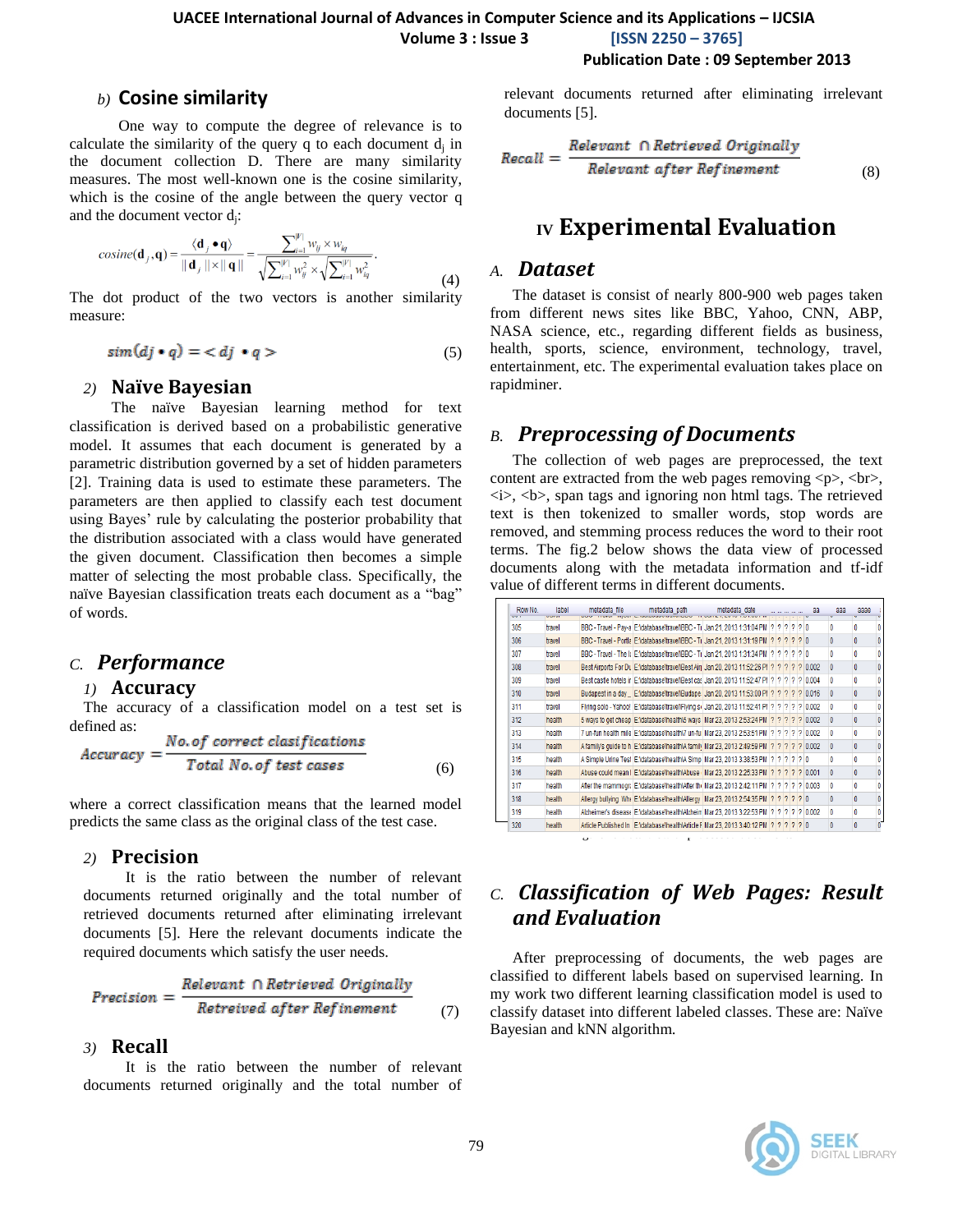### *1)* **Naïve Bayesian**

In Naïve Bayesian classification, Laplace correction is involved to smoothing the probability of infrequently occurring words. The fig 3. below shows the text view of dataset distribution through Naïve Bayesian classification.

| <b>SimpleDistribution</b>                       |  |
|-------------------------------------------------|--|
| Distribution model for label attribute label    |  |
| Class technology (0.119)<br>16437 distributions |  |
| Class sports (0.120)                            |  |
| 16437 distributions                             |  |
| Class unknown (0.124)                           |  |
| 16437 distributions                             |  |
| Class travel (0.018)                            |  |
| 16437 distributions                             |  |
| Class health (0.171)                            |  |
| 16437 distributions                             |  |
| Class entertainment (0.047)                     |  |
| 16437 distributions                             |  |
| Class buisness (0.096)                          |  |
| 16437 distributions                             |  |
| Class science (0.305)                           |  |
| 16437 distributions                             |  |

Figure 3 . Dataset distribution through Naïve Bayesian

The fig 4 below is a plot view which shows the density of a word science in different labels using naïve bayes.



Figure 4. Density of word 'science' in different labels

Accuracy of Naïve Bayesian classification is 80.59% as shown in fig 5

|                      | true technology | true sports | true unknown | true travel   | true health    | true entertainment true buisness |                 | true science   | class precision |
|----------------------|-----------------|-------------|--------------|---------------|----------------|----------------------------------|-----------------|----------------|-----------------|
| pred.technology      | 65              | 0           | 16           |               | n              |                                  | $6\overline{6}$ |                | 68.42%          |
| pred. sports         | O               | 93          |              |               |                |                                  |                 |                | 95.88%          |
| pred. unknown        | 12              | 0           | 69           | 0             |                |                                  | 5               | ŋ              | 75,00%          |
| pred.travel          |                 |             |              | $\frac{1}{4}$ | O              |                                  | 0               |                | 93.33%          |
| pred.health          |                 |             |              |               | 116            |                                  |                 | 16             | 79.45%          |
| pred.entertainment 3 |                 |             | A            |               | 0              | 19                               | 0               | $\overline{2}$ | 73.08%          |
| pred. buisness       | 8               |             | g            |               | 3              | ۸                                | 60              | 5              | 66.67%          |
| pred science         | 5               |             | ŋ            |               | $\overline{1}$ | 5                                | 3               | 220            | 86.96%          |
| class recall         | 67.01%          | 94.90%      | 68.32%       | 93.33%        | 83.45%         | 50,00%                           | 76.92%          | 88.71%         |                 |

Figure 5 Accuracy of Naïve Bayesian classification

Computed Recall value of Naïve Bayesian classification is 77.76%as shown in fig 6.

|                      | true technology | true sports | true unknown | true travel | true health    | true entertainment true buisness |        | true science | class precision |
|----------------------|-----------------|-------------|--------------|-------------|----------------|----------------------------------|--------|--------------|-----------------|
| pred. technology     | 65              |             | 16           |             |                |                                  |        |              | 68.42%          |
| pred. sports         |                 | 93          |              |             |                |                                  |        |              | 95.88%          |
| pred.unknown         | 12              |             | 69           |             |                |                                  |        |              | 75,00%          |
| pred. travel         |                 |             |              | 14          |                |                                  |        |              | 933%            |
| pred health          |                 |             |              |             | 116            |                                  |        | 16           | 79.45%          |
| pred.entertainment 3 |                 |             |              |             |                | 19                               |        |              | 73.08%          |
| pred. buisness       |                 |             | g            |             |                |                                  | 60     |              | 66.67%          |
| pred science         | 5               |             |              |             | $\overline{1}$ |                                  |        | 220          | 86,96%          |
| dass recall          | 67.01%          | 94.90%      | 68.32%       | 93.33%      | 83.45%         | 50.00%                           | 76.92% | 88.71%       |                 |

Figure 6. Recall value of Naïve Bayesian classification

Precision value calculated using Naïve Bayesian is 80.78% as shown in fig 7.

|                      | true technology | true sports | true unknown | true travel | true health    | true entertainment true buisness |        | true science | class precision |
|----------------------|-----------------|-------------|--------------|-------------|----------------|----------------------------------|--------|--------------|-----------------|
| pred.technology      | 65              |             | 16           |             |                |                                  |        |              | 68.42%          |
| pred. sports         |                 | 93          |              |             |                |                                  |        |              | 95.88%          |
| pred. unknown        | 12              |             | $\omega$     |             |                |                                  |        |              | 75,00%          |
| pred. travel         |                 |             |              | 14          |                |                                  |        |              | 93.33%          |
| pred.health          |                 |             |              |             | 116            |                                  |        | 16           | 79.45%          |
| pred.entertainment 3 |                 |             |              |             |                | 19                               |        |              | 73.08%          |
| ored buisness        | 8               |             |              |             |                |                                  | 60     |              | 66.67%          |
| pred science         | 5               |             |              |             | $\overline{1}$ |                                  | 3      | 220          | 86.96%          |
| class recall         | 67.01%          | 94.90%      | 68.32%       | 93.33%      | 83.45%         | 50.00%                           | 76.92% | 88.71%       |                 |

Figure 7. Precision value computed through Naïve Bayesian

## *2)* **K-Nearest Neighbor**

In kNN classification, k is taken as 3 and the classification is numerically computed using cosine similarity. The fig 8. below shows the text view of how the web pages are distributed to different labels using kNN classification.

| $\overline{\text{Text View}}$<br>Annotations                                    |
|---------------------------------------------------------------------------------|
| <b>KNNClassification</b>                                                        |
| Weighted 3-Nearest Neighbour model for classification.                          |
| The model contains 814 examples with 16437 dimensions of the following classes: |
| technology                                                                      |
| sports                                                                          |
| unknown                                                                         |
| travel                                                                          |
| health                                                                          |
| entertainment                                                                   |
| buisness                                                                        |
| science                                                                         |
|                                                                                 |

Figure 8. Text view of kNN distribution

Accuracy of kNN learning classification is 86.37% as depicted in fig 9. below: